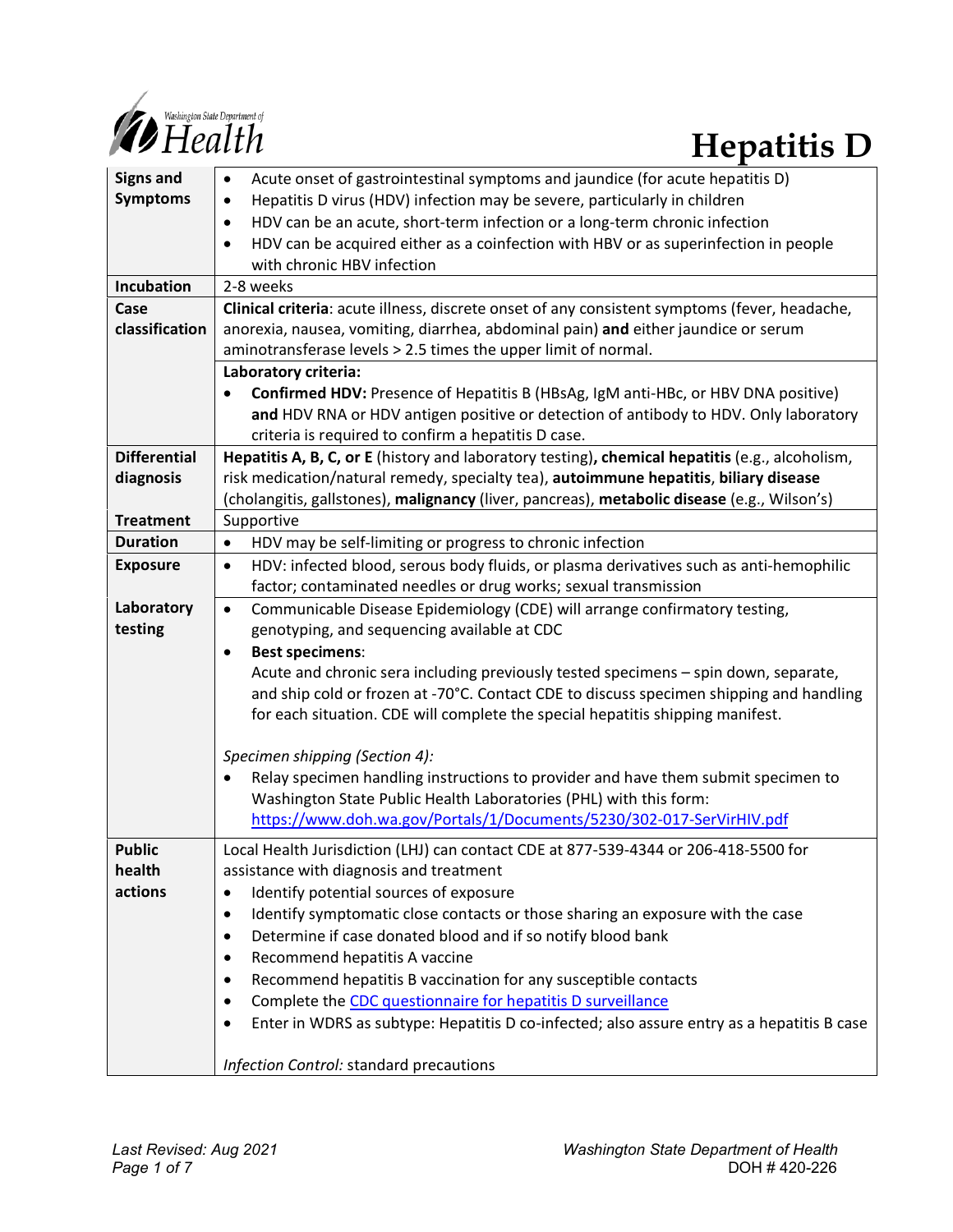# **Hepatitis D**

# **1. DISEASE REPORTING**

#### **A. Purpose of Reporting and Surveillance**

- 1. To better characterize the epidemiology of infectious hepatitis not due to hepatitis A, B, C, or E viruses.
- 2. To recommend appropriate preventive measures, including immunization against other types of hepatitis which are vaccine-preventable.

#### **B. Legal Reporting Requirements**

- 1. Healthcare providers: notifiable to local health jurisdiction within 3 business days
- 2. Healthcare facilities: notifiable to local health jurisdiction within 3 business days
- 3. Laboratories: hepatitis D positivity notifiable to local health jurisdiction within 2 business days. Specimen submission on request.
- 4. Local health jurisdictions: notifiable to Washington State Department of Health (DOH) Office of Communicable Disease Epidemiology (CDE) within 7 days of case investigation completion or summary information required within 21 days

#### **C. Local Health Jurisdiction Investigation Responsibilities**

- 1. Begin investigation within one working day.
- 2. Facilitate transport of specimens to Washington State Public Health Laboratories for confirmatory testing.
- 3. Initiate appropriate infection control measures.
- 4. Report all *confirmed* hepatitis D virus infections cases to CDE. Complete the CDC's Hepatitis D [questionnaire](https://www.cdc.gov/hepatitis/hdv/pdfs/HDMI-Questionnaire_v4.pdf) and fax the completed form to CDE (206-364-1060).
- 5. Note that hepatitis D occurs only with a hepatitis B virus infection. If the patient has not been reported to DOH as a hepatitis B case, enter the relevant information into the Washington Disease Reporting System (WDRS).

# **2. HEPATITIS D AND ITS EPIDEMIOLOGY**

#### **Background**

Hepatitis D virus infections occur globally as a dual infection with hepatitis B, but the prevalence varies widely among countries. An estimated 10 million people worldwide have dual infections. Hepatitis D infection occurs epidemically or endemically in populations at risk of hepatitis B virus infection, such as populations in countries where hepatitis B is endemic (e.g., Russia, Romania, southern Italy, Africa and South America); in persons who inject drugs, hemophiliacs, and others who come in frequent contact with blood or receive blood products; in institutions for the developmentally disabled; and, to a much lesser extent, in men having sex with men.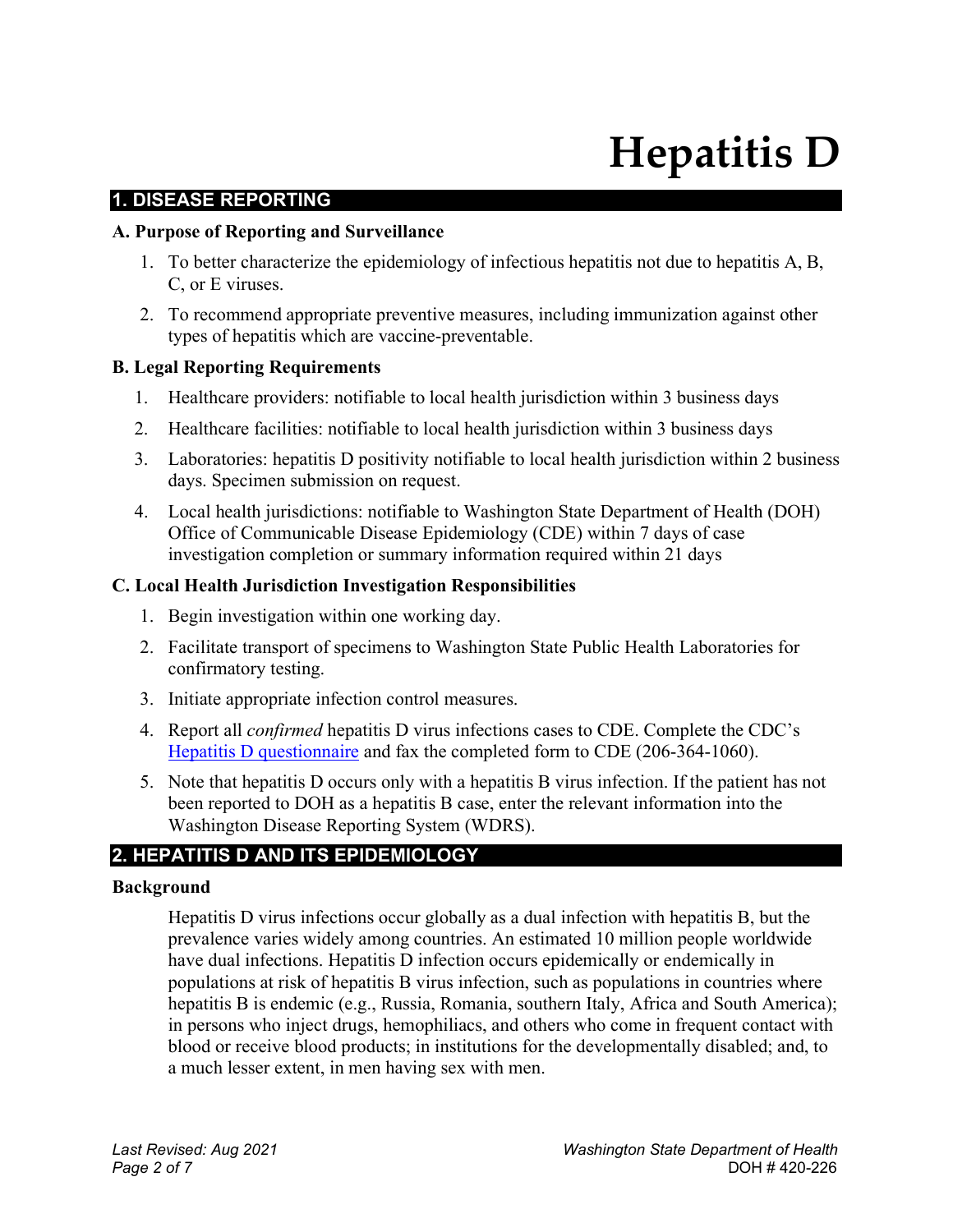# **A. Etiologic Agent**

Hepatitis D virus is an "incomplete virus" because it can only replicate in the presence of Hepatitis B virus. Hepatitis D virus transmission can occur simultaneously with a new hepatitis B infection ("co-infection") or can occur as a superinfection of a person with chronic hepatitis B. Hepatitis D virus has a small single-stranded RNA genome that only encodes one virus-specific protein ("delta antigen"). This genome is encapsulated within a protein coat of HBsAg that allows the hepatitis D virus to gain cell entry. During the period when hepatitis D virus is replicating in cells, hepatitis B replication is temporarily suspended.

# **B. Description of Illness**

Onset is usually abrupt, with signs and symptoms resembling those of infections with hepatitis B virus including gastrointestinal symptoms and jaundice; illness may be severe. Hepatitis D may be self-limiting or it may progress to chronic hepatitis. Children may have a particularly severe clinical course with common progression to chronic active hepatitis. With superinfection, symptoms due to hepatitis D infection can be misdiagnosed as an exacerbation of chronic hepatitis B infection.

# **C. Hepatitis D in Washington State**

Three of five cases during 2010-2015 used injection drugs, one had close contact with a person who inject drugs, and one had no information about risk. An April 2000 Pierce County outbreak of acute hepatitis B infection among persons who inject drugs included 60 cases, some with hepatitis D infections; three fatal cases were infected with both hepatitis B and D viruses.

# **D. Reservoirs**

Humans.

# **E. Modes of Transmission**

Transmission is similar to hepatitis B virus – exposure to infected blood and serous body fluids, contaminated needles, syringes and plasma derivatives such as antihemophilic factor, and through sexual transmission. All people still susceptible to hepatitis B virus infection or who have chronic hepatitis B infection can be infected with hepatitis D virus.

# **F. Incubation Period**

Approximately 2–8 weeks.

# **G. Period of Communicability**

Blood is potentially infectious during all phases of active hepatitis D infection. Peak infectivity probably occurs just prior to onset of acute illness, when particles containing the hepatitis D antigen are readily detected in the blood. Following onset of symptoms, viremia probably falls rapidly to low or undetectable levels but experimental evidence suggests infectivity may persist even if antigen is not detectable.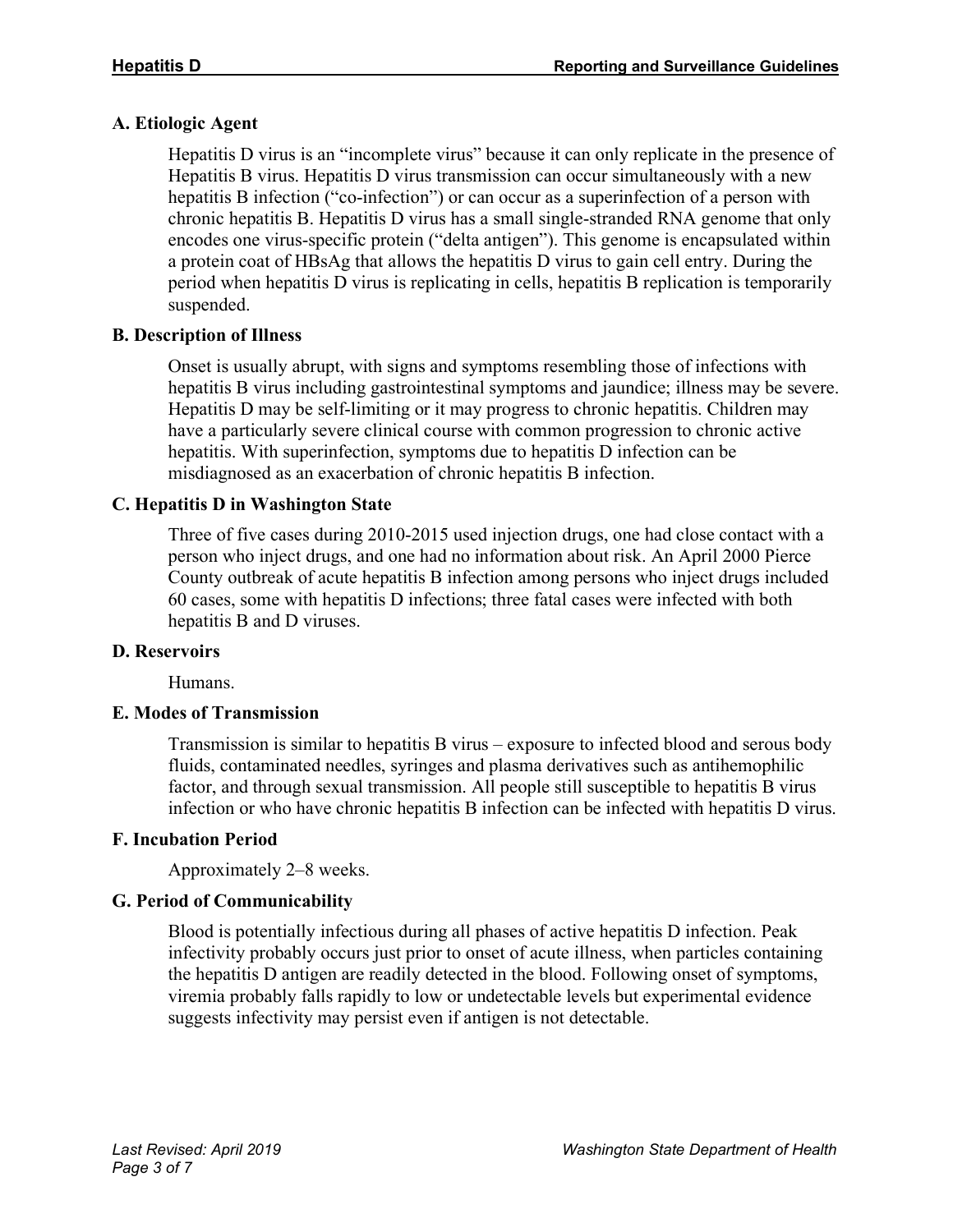# **H. Treatment**

Treatment for acute hepatitis D infection is supportive. For chronic hepatitis B and D virus infection, antiviral treatment for hepatitis B or, in severe cases, liver transplantation may be considered.

# **3. CASE DEFINITION**

#### **A. Clinical Description**

An illness with a) discrete onset of symptoms **and** b) jaundice or elevated serum aminotransferase levels.

# **B. Laboratory Criteria for Diagnosis**

# **Hepatitis D**

- HBsAg or IgM anti-HBc or HBV DNA positive , **and**
- Hepatitis D RNA or HDV antigen positive or detection of antibody to hepatitis D virus.

# **C. Case Definition (DOH)**

*Confirmed*: A case that is laboratory confirmed.

# **4. DIAGNOSIS AND LABORATORY SERVICES**

#### **A. Diagnosis**

Diagnosis of hepatitis D infection depends on clinical and epidemiologic features and exclusion of other etiologies of hepatitis, especially hepatitis A, by serologic means. EIA is available to detect total antibody to hepatitis D virus (anti-HDV). A positive IgM titer indicates ongoing replication; reverse transcription PCR is the most sensitive assay for detecting hepatitis D viremia.

# **B. Tests Available at the Washington State Public Health Laboratories (PHL)**

PHL does not test for hepatitis D but will forward specimens to the Centers for Disease Control and Prevention for testing or confirmation. Please contact Office of Communicable Disease Epidemiology (CDE) for approval prior to submitting specimens. Obtain acute (if possible, previously tested specimen) and chronic sera. Specimens should be spun down, separated, and kept cold. CDE will complete the special CDC shipping manifest.

Note that PHL require all clinical specimens have two patient identifiers, a name **and** a second identifier (e.g., date of birth) both on the specimen label and on the submission form. Due to laboratory accreditation standards, specimens will be rejected for testing if not properly identified. Also include specimen source and collection date.

# **C. Specimen Collection**

Serum and other specimens should be refrigerated and transported cold. Specimens should be submitted with a completed DOH PHL Virus Examinations form available at: <https://www.doh.wa.gov/Portals/1/Documents/5230/302-017-SerVirHIV.pdf>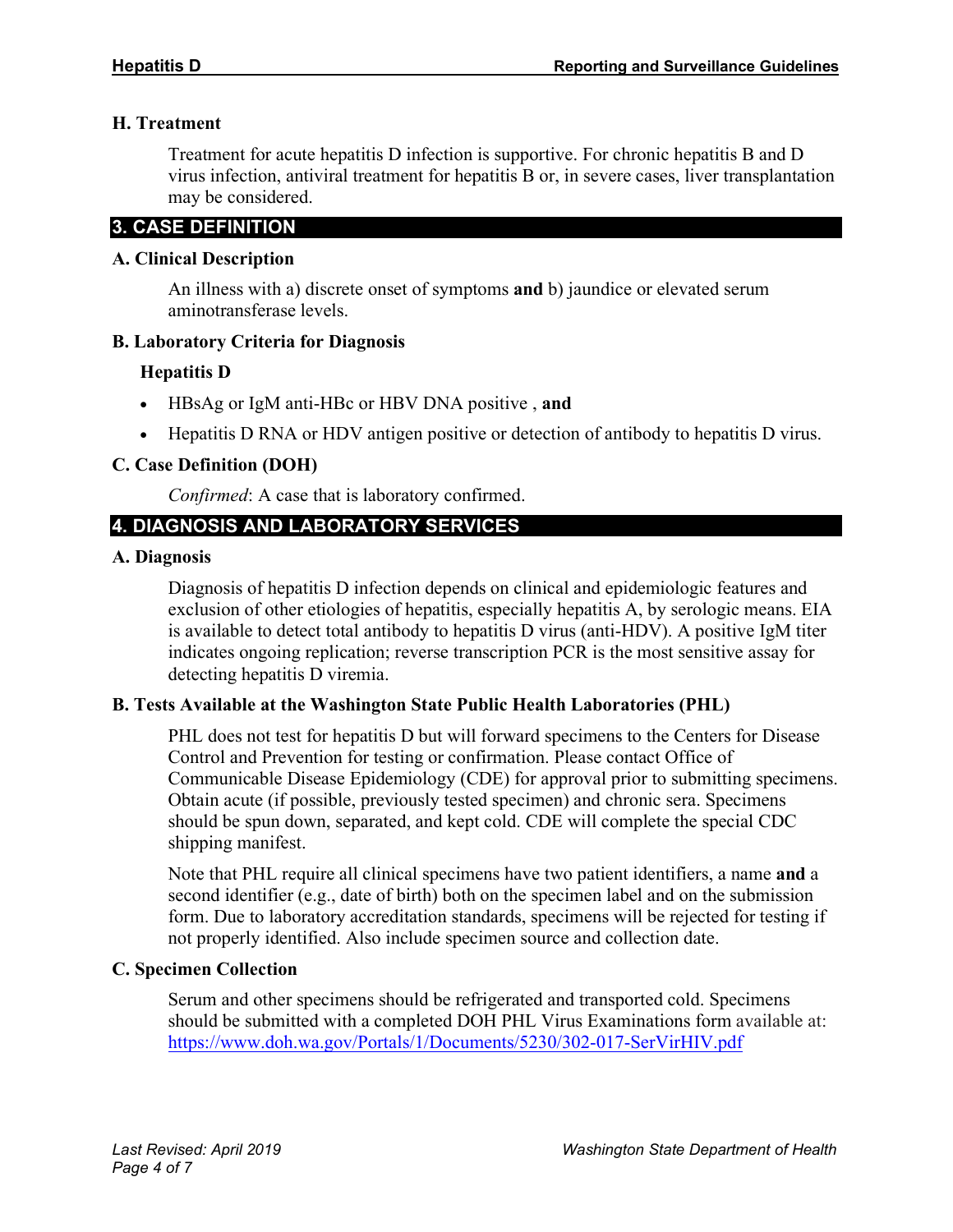# **5. ROUTINE CASE INVESTIGATION**

Interview the case or others who may be able to provide pertinent information.

#### **A. Evaluate the Diagnosis**

Confirm that the case's illness is consistent with acute viral hepatitis. Diagnosis is supported by presence of risk factors such as intravenous drug use for hepatitis D. Case should have a prior or concurrent hepatitis B diagnosis (acute or chronic). Facilitate transport of positive specimens to Washington State Public Health Laboratories for confirmatory testing. If the patient is pregnant, see Section 6E.

#### **B. Identify Potential Sources of Infection**

Ask the case about potential exposures 2–8 weeks before onset of illness, including any persons (e.g., household member, sex partners, shared drug paraphernalia) with a compatible illness. Obtain each person's name and contact information. Newly identified suspected cases should be reported and investigated in the same manner as the index case.

# **C. Identify Close Contacts or Others Potentially Exposed to the Patient**

For hepatitis D investigations, identify potential secondary cases exposed to the case's blood or sexual fluids during the communicable period. Include household members, sexual contacts, and needle sharing contacts. Evaluate for symptoms, educate about preventing transmission, and inform that persons with hepatitis may be infectious without being ill. Also educate persons exposed to the same source as the case. No products are available to prevent hepatitis D in contacts. Recommend hepatitis B vaccination to contacts susceptible to hepatitis B virus.

- 1. Symptomatic close contacts of a confirmed case should be referred to a healthcare provider and tested.
- 2. If the case has donated blood or plasma in the 8 weeks before onset, see Section 6D.
- 3. Recommend hepatitis B vaccination for all susceptible household and other close contacts of a hepatitis D case.

#### **D. Environmental Evaluation**

None, unless a commercial food service facility, child care center, or public water supply appears to be implicated as the source of infection.

#### **E. Infection Control**

- 1. Patients infected with hepatitis D virus who are still susceptible to hepatitis A should be vaccinated against hepatitis A.
- 2. Hepatitis D: Hospitalized patients should be cared for using standard precautions.

# **6. MANAGING SPECIAL SITUATIONS**

# **A. Case is a Health Care Worker with Hepatitis D**

If the case is a dentist, physician, nurse, or other healthcare worker with potential for exposing patients by blood or other body fluids: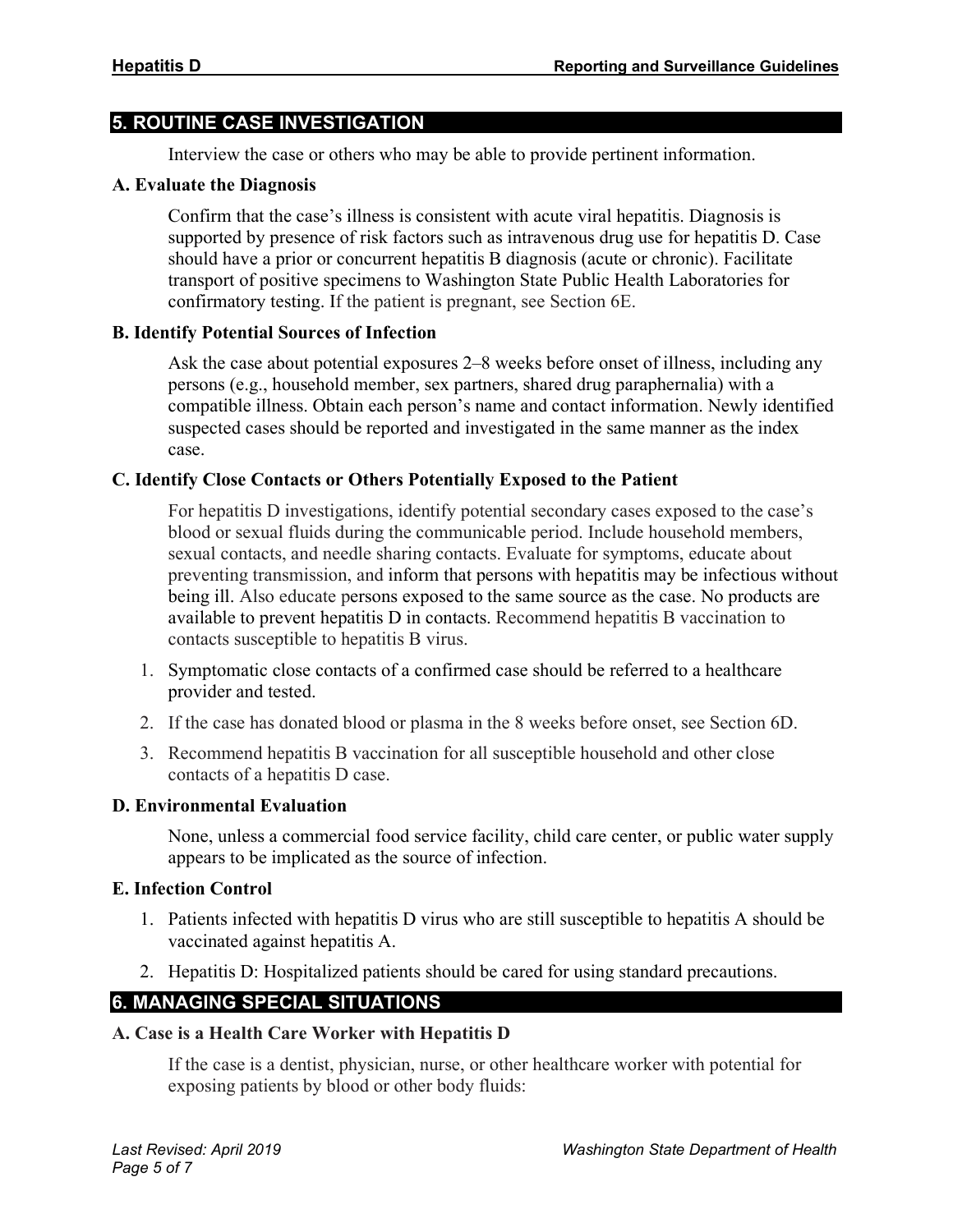- 1. Discourage the person from working until the acute clinical illness has resolved;
- 2. Recommend that upon return to work, the worker practice special precautions until no longer infectious, including:
	- Wearing gloves for all procedures during which the hands will be in contact with patients' mucosal surfaces or broken skin;
	- Avoiding situations involving sharps that could lead to exposures of susceptible patients to blood or objects contaminated with blood of the case;
	- Careful and frequent hand washing.
- 3. Chronically infected health care workers should be encouraged to voluntarily seek confidential counseling from employee health services regarding risk reduction strategies, which evaluation would include a review of their practice by an expert panel.

#### **B. Outbreak of Hepatitis D**

When two or more cases occur associated with a common exposure, such as a health care setting, conduct a search for additional cases. If a plasma derivative such as antihemophilic factor, fibrinogen, pooled plasma or thrombin is implicated, notify the bloodbank to withdraw the lot from use and trace all recipients of the same lot.

Provide education and outreach to persons who inject drugs in the community to reduce bloodborne transmission and make available hepatitis B vaccination for those still susceptible to that infection.

#### **E. Case Is a Recent Blood Donor or Recipient**

The blood bank should be notified so that any unused product can be recalled.

#### **F. Case Is Pregnant**

Follow perinatal hepatitis B recommendations if a pregnant woman had hepatitis D.

# **7. ROUTINE PREVENTION**

#### **A. Immunization Recommendations**

None. Multiple viral hepatitis infections can result in liver damage, so universal immunization is recommended to prevent hepatitis A and hepatitis B.

#### **B. Prevention Recommendations**

#### **1. Hepatitis D**

Preventing hepatitis B virus infection prevents infection with hepatitis D virus. For at-risk persons such as persons who inject drugs, follow prevention recommendations for hepatitis B including vaccination for those susceptible to hepatitis B virus infection. Among persons with chronic hepatitis B virus, the only effective measure is avoiding exposure to any potential source of hepatitis D. Immune globulin, hepatitis B immune globulin, and hepatitis B vaccine do not protect persons with chronic hepatitis B virus from infection by hepatitis D virus. Studies suggest that measures which decrease sexual exposure and needle sharing have been associated with a decline in the incidence of hepatitis D virus infection.